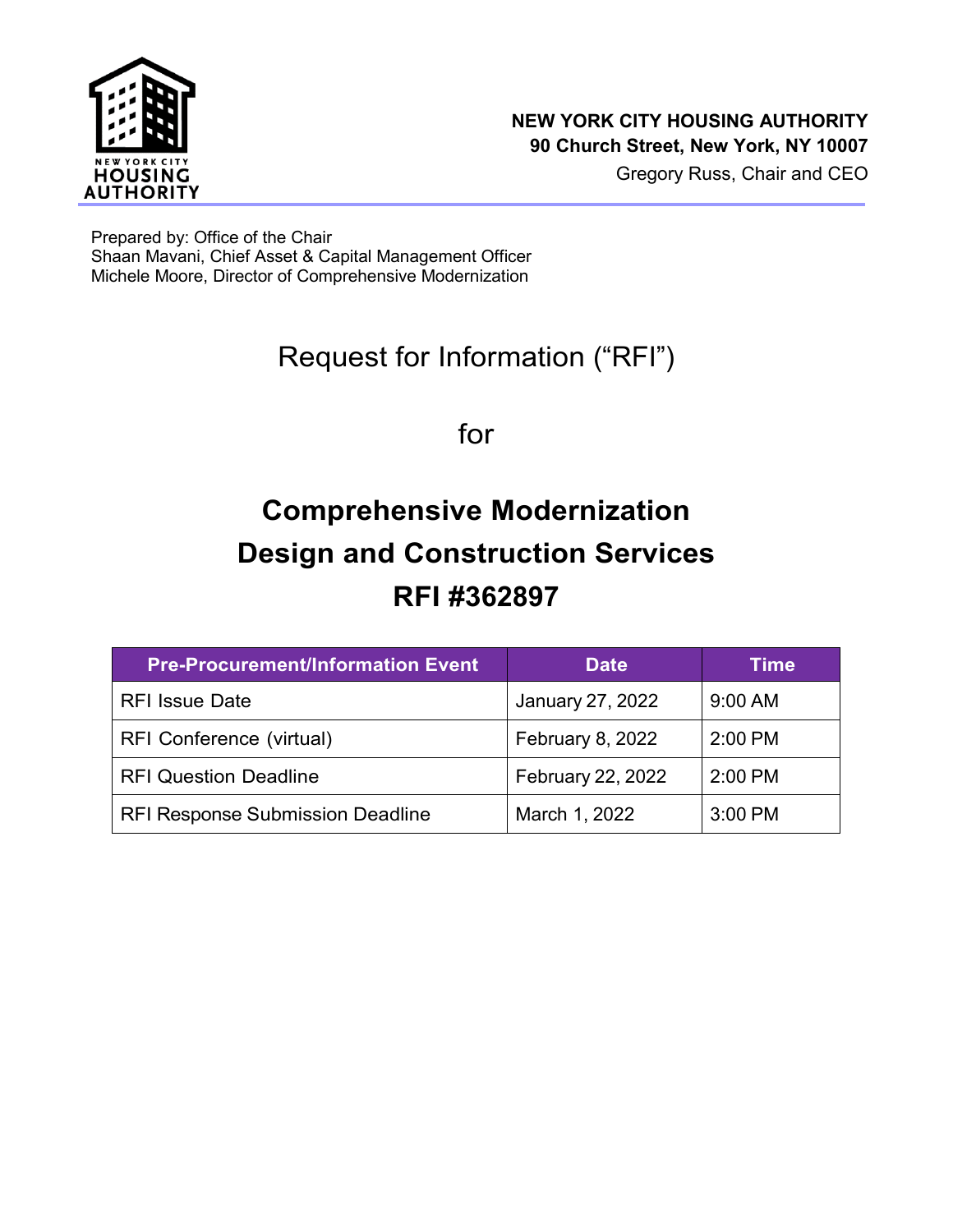## **TABLE OF CONTENTS**

## **Section I – RFI RELEASE INFORMATION**

## **Section II – PROGRAM SUMMARY**

| 2) Comprehensive Modernization Funded Project Locations and Budgets3 |   |
|----------------------------------------------------------------------|---|
|                                                                      |   |
|                                                                      |   |
|                                                                      |   |
| 6) Comprehensive Modernization Program General Requirements5         |   |
|                                                                      |   |
| <b>Section III - RFI PROCESS</b>                                     |   |
|                                                                      |   |
| 2) Pernandent Questions                                              | 7 |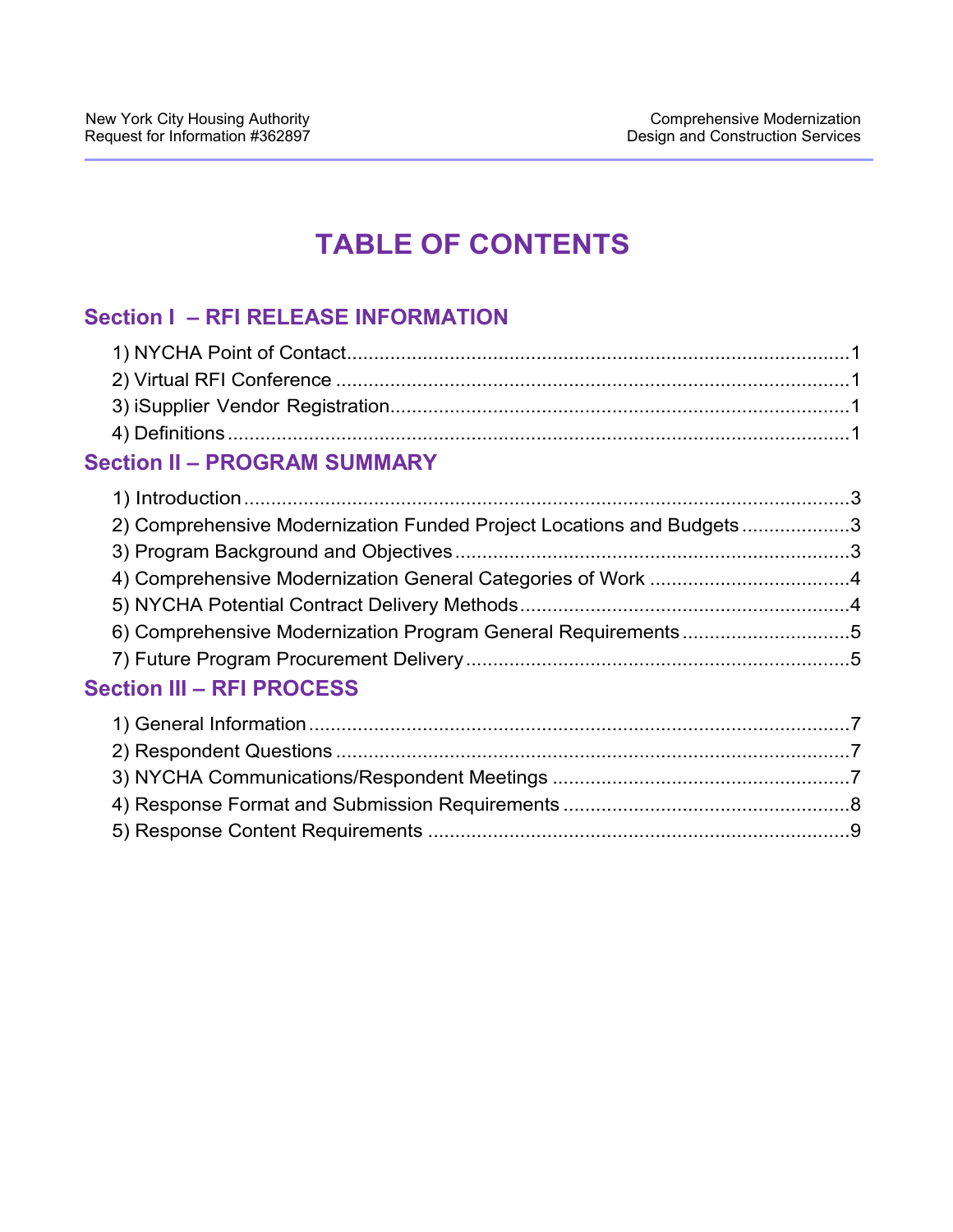## **Section I – RFI RELEASE INFORMATION**

#### **1) NYCHA Point of Contact**

Questions regarding this RFI process may be submitted to the New York City Housing Authority Comprehensive Modernization coordinator ("NYCHA Comp Mod Coordinator") via email to: [CompMod@nycha.nyc.gov](mailto:CompMod@nycha.nyc.gov)

#### **2) Virtual RFI Conference**

A virtual RFI Conference will be held on February 8, 2022, 2022 at 2:00 PM, during which NYCHA will provide a summary of the Comprehensive Modernization Program and other information relevant to this RFI. Please register by 5:00 pm ET on February 7, 2022 utilizing this link: [https://forms.office.com/g/pyjKHi7EeU.](https://forms.office.com/g/pyjKHi7EeU)

The Virtual RFI Conference via Zoom may be accessed using the QR code or one of the other methods below:



• Direct Link:

https://us02web.zoom.us/j/85927805153?pwd=S2ZKUHNkNHg0czBFVVU4L0ljL0duUT09 Passcode: 645446

• Dial-In #: 888 788 0099 (Toll Free) o Webinar ID: 859 2780 5153 Passcode: 645446

**Although attendance is not mandatory, it is recommended that any interested parties, especially MWBEs and Section 3 business concerns, attend the Virtual RFI Conference and complete the registration form at [https://forms.office.com/g/pyjKHi7EeU.](https://forms.office.com/g/pyjKHi7EeU)** 

#### **3) iSupplier Vendor Registration**

NYCHA utilizes iSupplier to manage its procurement procedures. This portal lists upcoming NYCHA procurement opportunities and allows registered vendors to respond, on-line, to NYCHA solicitations. Registration with iSupplier is encouraged during the Pre-Procurement/Information Phase. Instructions for registering for iSupplier can be found at [http://www1.nyc.gov/site/nycha/business/vendors.page.](http://www1.nyc.gov/site/nycha/business/vendors.page)

#### **4) Definitions**

Capitalized terms used in the RFI shall have the following meanings: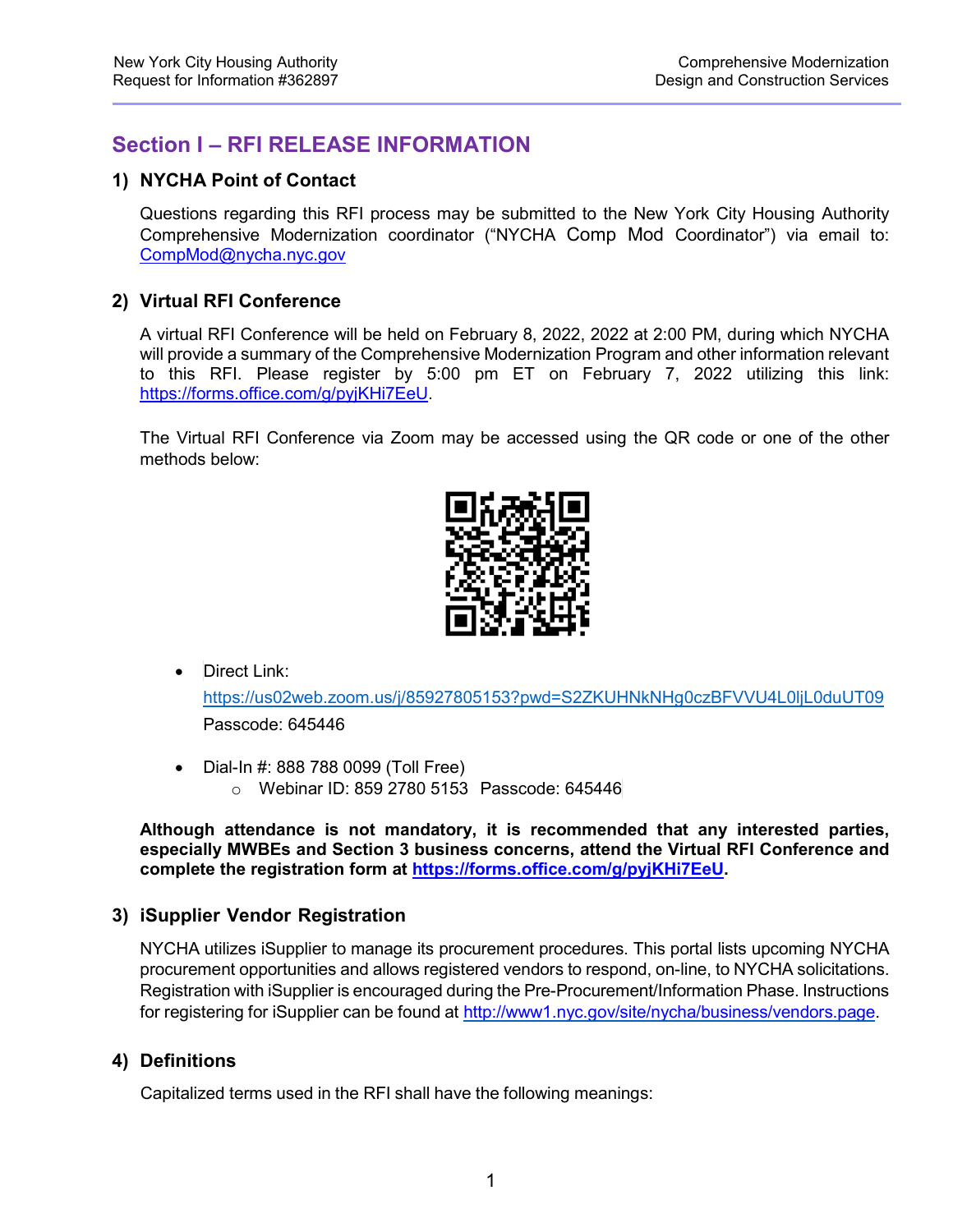|                                             | <b>Definitions of Terms</b>                                                                                                                                                  |
|---------------------------------------------|------------------------------------------------------------------------------------------------------------------------------------------------------------------------------|
| "Comp Mod"                                  | NYCHA's Comprehensive Modernization program                                                                                                                                  |
| "Comprehensive Modernization"               | NYCHA's program described in RFI Section II                                                                                                                                  |
| "GMP"                                       | <b>Guaranteed Maximum Price</b>                                                                                                                                              |
| "HUD"                                       | The U.S. Department of Housing and Urban Development                                                                                                                         |
| "IFB"                                       | <b>Invitation for Bid</b>                                                                                                                                                    |
| "iSupplier"                                 | The meaning set forth in Section I. 4)                                                                                                                                       |
| "New York City Public Works Investment Act" | The applicable design-build legislation that currently applies to<br>NYCHA pursuant to which any design-build procurements are<br>issued                                     |
| "NYCHA"                                     | The New York City Housing Authority                                                                                                                                          |
| "NYCHA Comp Mod Coordinator"                | The meaning set forth in Section I.4                                                                                                                                         |
| "NYS"                                       | <b>New York State</b>                                                                                                                                                        |
| "PLA"                                       | Project Labor Agreement.                                                                                                                                                     |
| "Pre-Procurement / Information Phase"       | The stage prior to the release of a Comp Mod RFQ for the<br>RFI identified funded projects                                                                                   |
| "Procurement Phase"                         | The stage relating to this RFI that begins with the issuance of a<br>RFQ and ends with the award of a contract. This RFI does not<br>constitute part of a Procurement Stage. |
| "Respondent"                                | Any entity that submits a response to this RFI #362897                                                                                                                       |
| "Response"                                  | A Respondent's written submission to this RFI#362897                                                                                                                         |
| "RFI"                                       | This Request for Information                                                                                                                                                 |
| "RFP"                                       | <b>Request for Proposals</b>                                                                                                                                                 |
| "RFQ"                                       | <b>Request for Qualifications</b>                                                                                                                                            |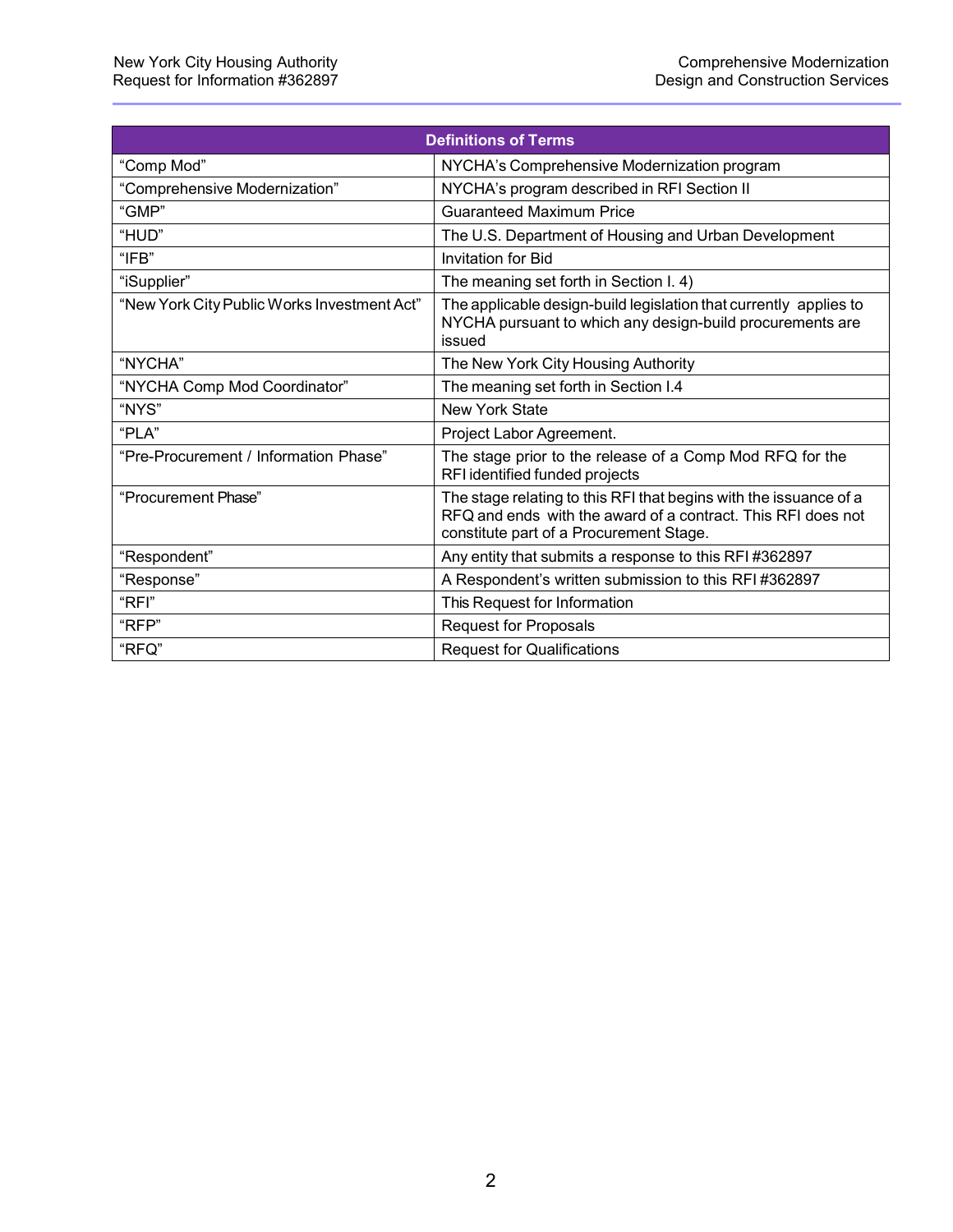### **Section II – PROGRAM SUMMARY**

#### **1) Introduction**

This Pre-Procurement/Information Stage RFI is to alert the construction and design communities about NYCHA's Comprehensive Modernization ("Comp Mod") program. This RFI seeks information and feedback to assist NYCHA to develop an understanding of the construction and design communities' interest, capacities, experience, abilities and concerns, while NYCHA is shaping the Comp Mod Procurement Stage approach and documents. NYCHA encourages candid industry comments from RFI Responses and potential Respondent meetings to help establish an overall strategic approach for selecting procurement and project delivery methods for the upcoming projects.

*This RFI does not form any part of a procurement. Responding to this RFI is not required for participating in or responding to any future Comp Mod procurement. A failure to respond to this RFI will not disadvantage any entity or team in any possible future Comp Mod procurement.*

#### **2) Comprehensive Modernization Funded Project Locations and Budgets**

The first Comp Mod projects will be funded through City funding sources, and are for four developments with corresponding data as follows:

| <b>Project Development Details</b> |                         |                                             |                      |                      |                                                                                                                                   |                           |                               |
|------------------------------------|-------------------------|---------------------------------------------|----------------------|----------------------|-----------------------------------------------------------------------------------------------------------------------------------|---------------------------|-------------------------------|
| <b>NYCHA</b><br><b>Property</b>    | <b>Borough</b>          | <b>Comp</b><br><b>Mod</b><br><b>Scope</b>   | Total<br><b>Area</b> | Year<br><b>Built</b> | <b>Number of Buildings /</b><br><b>Stories</b>                                                                                    | <b>Number</b><br>of Units | Number of<br><b>Residents</b> |
| St. Nicholas<br><b>Houses</b>      | Manhattan               | Full                                        | 15.63<br>acres       | 1954                 | (13) 14-story buildings                                                                                                           | 1,526                     | 3,442                         |
| <b>Todt Hill</b><br><b>Houses</b>  | <b>Staten</b><br>Island | Full                                        | 13.34<br>acres       | 1950                 | (7) 6-story buildings                                                                                                             | 502                       | 984                           |
| Gowanus<br><b>Houses</b>           | <b>Brooklyn</b>         | Interiors,<br>Apartments<br>and<br>Plumbing | 12.57<br>acres       | 1949                 | (4) 4-story buildings<br>(2) 6-story buildings<br>(2) 9-story buildings<br>13-story buildings<br>(2)<br>14-story buildings<br>(6) | 1.139                     | 2,630                         |
| Wyckoff<br>Gardens                 | <b>Brooklyn</b>         | Interiors,<br>Apartments<br>and<br>Plumbing | 5.81<br>acres        | 1966                 | (3) 21-story buildings                                                                                                            | 529                       | 1,119                         |

Scopes of work for each development are being developed with anticipated budgets that will range from \$50 million to \$400 million.

#### **3) Program Background and Objectives**

As North America's largest public housing authority, NYCHA owns more than 177,000 housing apartments in over 2,000 buildings across 326 developments throughout New York City's five boroughs. These developments presently require more than \$40 billion in capital investment due to decades of insufficient funding and deferred maintenance.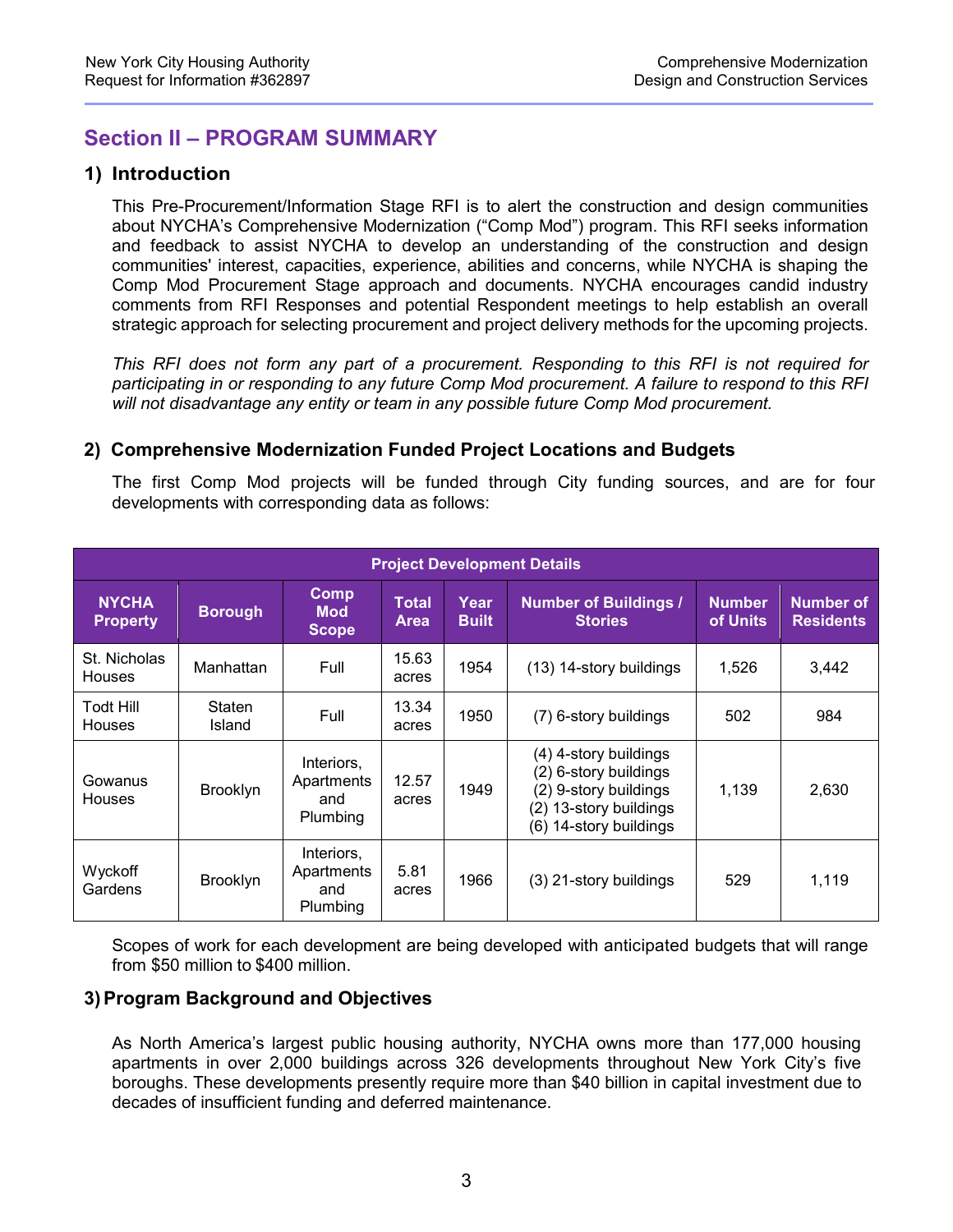Under the 2019 agrement between NYCHA, HUD, the United States District Court for the Southern District of New York and the City of New York [\(https://nychamonitor.com/wp](https://nychamonitor.com/wp-content/uploads/2019/03/Final-Executed-NYCHA-Agreement.pdf)[content/uploads/2019/03/Final-Executed-NYCHA-Agreement.pdf](https://nychamonitor.com/wp-content/uploads/2019/03/Final-Executed-NYCHA-Agreement.pdf) ), the City will provide a total of \$2.2 billion in incremental funding over the next ten years for capital investments. NYCHA aims to also secure significantly increased federal appropriations currently being negotiated in the US Congress, and additional City, State, and other funding to support renovation of developments.

NYCHA's Comprehensive Modernization ("Comp Mod") program has been launched to effectively utilize this funding to fully rehabilitate NYCHA's campuses and buildings, improve building performance for the long term, enhance resident's quality of life with improved living conditions, and preserve public housing for current and future residents. These holistic capital improvements at each development will include integrated and comprehensive renovations spanning multiple building systems, building interiors and exteriors, and site and grounds improvements. The Comp Mod program supplements NYCHA's existing capital programs which focus on addressing urgent repair, replacement and upgrade of specific site and building systems and components.

As NYCHA secures additional funding commitments, the capital needs at additional developments to those listed above will be holistically addressed through the Comp Mod program.

#### **4) Comprehensive Modernization General Categories of Work**

| <b>Categories of Work</b>                       |                                                 |  |  |
|-------------------------------------------------|-------------------------------------------------|--|--|
| <b>Accessibility Upgrades</b>                   | <b>Exterior Site Improvements</b>               |  |  |
| <b>Building and Apartment Interior Upgrades</b> | • Hazardous Material Abatement                  |  |  |
| <b>Building Exteriors and Envelope Upgrades</b> | • Heating and Cooling, and Ventilation Upgrades |  |  |
| Domestic Hot Water Upgrades<br>$\bullet$        | Kitchen, Bathroom and Plumbing Upgrades         |  |  |
| <b>Electrical Upgrades</b>                      | <b>Site Security Improvements</b>               |  |  |
| <b>Elevator Upgrades</b>                        | <b>Water Efficiency Upgrades</b>                |  |  |
| <b>Energy Efficiency Upgrades</b>               |                                                 |  |  |

NYCHA's Comprehensive Modernization program is anticipated to include, but not be limited to, the following types of design and construction work categories:

#### **5) NYCHA Potential Project Delivery Methods**

NYCHA has considered potential project delivery methods to be used in Comp Mod projects to ensure optimal results with respect to cost / value-for money, duration, quality, risk-sharing, minimizing adverse NYCHA resident impacts, maximizing resident employment and MWBE opportunities, and construction and design community interest and related capabilities. Legally permissible project delivery methods currently include design-build and design-bid-build. NYCHA anticipates utilizing design-build project delivery for at least one of the Comp Mod projects profiled above.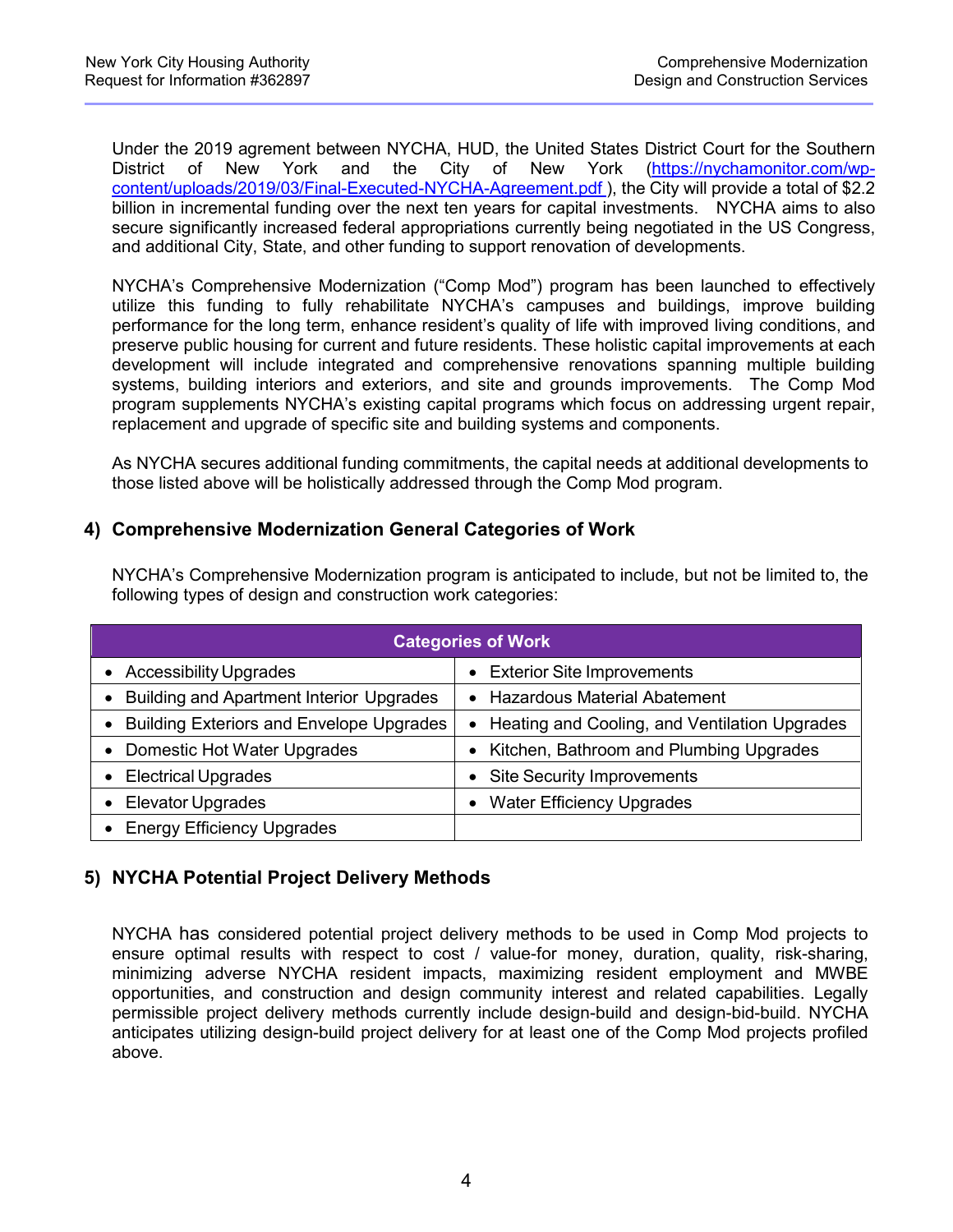Design-Build project delivery, if utilized, will be implemented pursuant to the New York City Public Works Investment Act. RFI Section II.7 outlines the anticipated procurement contracting processes in this case. NYCHA is pursuing additional legislation to achieve greater project delivery flexibility, and through this RFI, is encouraging Respondent comments regarding alternative project delivery methods and procurement and contracting processes.

#### **6) Comprehensive Modernization Project General Requirements**

Regardless of the selected contract delivery method, all NYCHA Comprehensive Modernization project construction contracts will be subject to all New York State Labor and Consolidated Laws including, but not limited to, Article 8 - § 220 Hours, Wages and Supplements and Article 23, Apprentice Training and all amendments thereto. Project construction contracts are likely to require contractors of all tiers to enter into a Project Labor Agreement.

All Comprehensive Modernization contracts will also require compliance with Minority- and Womenowned Business (M/WBE) participation goals, U.S. Department of Housing and Urban Development (HUD) requirements including, without limitation, Section 3 (12 U.S.C. 1701u) compliance, NYCHA Resident Employment Program and New York City Mayor's Office of Contract Services (MOCS) PASSPort registration.

#### **7) Comprehensive Modernization Project Procurement Approaches**

As noted above, NYCHA anticipates utilizing design-build project delivery for the initial Comp Mod projects. If the design-build delivery method is used for these projects, NYCHA anticipates releasing one or more Request for Qualifications (RFQ) during the Spring of 2022, followed by a shortlist selection for Summer 2022 release of one or more Request for Proposals (RFP). The formal Procurement Phase for a project under the Comp Mod program begins with the issuing of the RFQ. These points are illustrated in the graphic below.

NYCHA's Comp Mod Procurement Approaches:

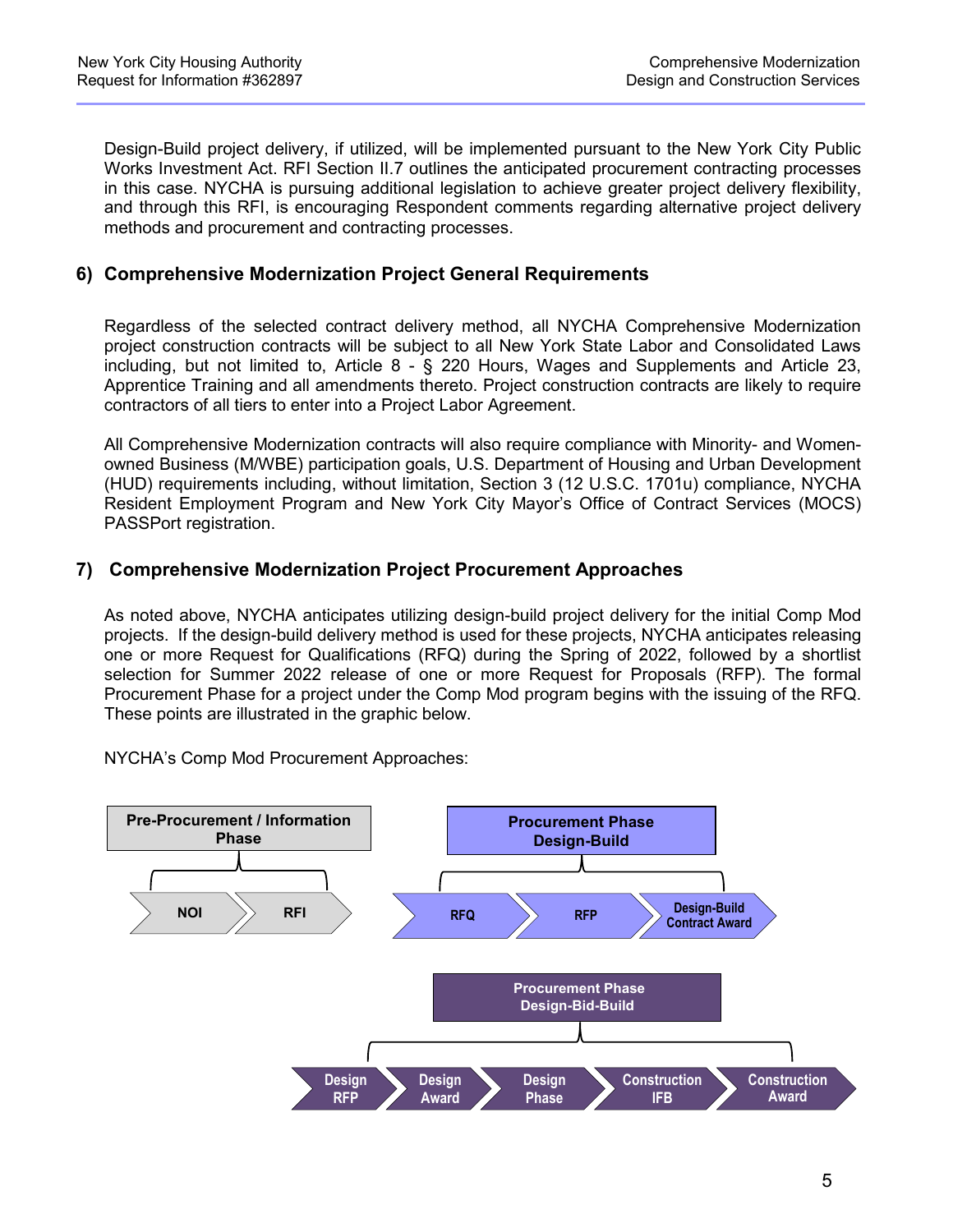The Tables below describes each of the steps.

| <b>Pre-Procurement / Information Phase</b>     |                                                                                                                                                                                                                           |  |  |
|------------------------------------------------|---------------------------------------------------------------------------------------------------------------------------------------------------------------------------------------------------------------------------|--|--|
| <b>Notice of Intent</b><br>(NOI)               | The NOI provides the contracting community with advanced notice that NYCHA intends to<br>advertise one or more large procurements.                                                                                        |  |  |
| <b>Request for</b><br><b>Information (RFI)</b> | The RFI is issued by NYCHA to describe the Comprehensive Modernization program and<br>seeks Responses from the design and construction industry in order to optimally shape the<br>future procurement(s) for the program. |  |  |

| <b>Procurement Phase</b><br><b>Design-Build</b> |                                                                                                                                                  |  |  |
|-------------------------------------------------|--------------------------------------------------------------------------------------------------------------------------------------------------|--|--|
| <b>RFQ</b>                                      | Respondents submit a<br>Statements of Qualifications in<br>response to an RFQ. NYCHA<br>will create a short-list of the most<br>qualified teams. |  |  |
| <b>RFP</b>                                      | Shortlisted Respondents will be<br>issued an RFP.                                                                                                |  |  |
| <b>Design-Build</b><br><b>Contract Award</b>    | Proposals received are<br>evaluated by NYCHA for and the<br>best value proposal is awarded<br>the contract award.                                |  |  |

| ะurement Phase<br><b>Design-Build</b>                                                                             | <b>Procurement Phase</b><br>Design-Bid-Build |                                                                                                                            |  |
|-------------------------------------------------------------------------------------------------------------------|----------------------------------------------|----------------------------------------------------------------------------------------------------------------------------|--|
| Respondents submit a<br><b>Statements of Qualifications in</b><br>response to an RFQ. NYCHA                       | <b>Design RFP</b>                            | Solicitations are issued for<br>proposal submissions by design<br>firms.                                                   |  |
| will create a short-list of the most<br>qualified teams.                                                          | <b>Design Award</b>                          | Proposals received are evaluated<br>by NYCHA for contract award.                                                           |  |
| Shortlisted Respondents will be<br>issued an RFP.                                                                 | <b>Design Stage</b>                          | Awarded design firm prepares and<br>executes required designs.                                                             |  |
| Proposals received are<br>evaluated by NYCHA for and the<br>best value proposal is awarded<br>the contract award. | <b>Construction</b><br><b>IFB Stage</b>      | Bids are solicited for the prime<br>contractor based on final,<br>prepared designs through an<br>Invitation for Bid (IFB). |  |
|                                                                                                                   | <b>Construction</b><br><b>Award</b>          | The responsible entity submitting<br>the lowest responsive Bid is<br>awarded the contract.                                 |  |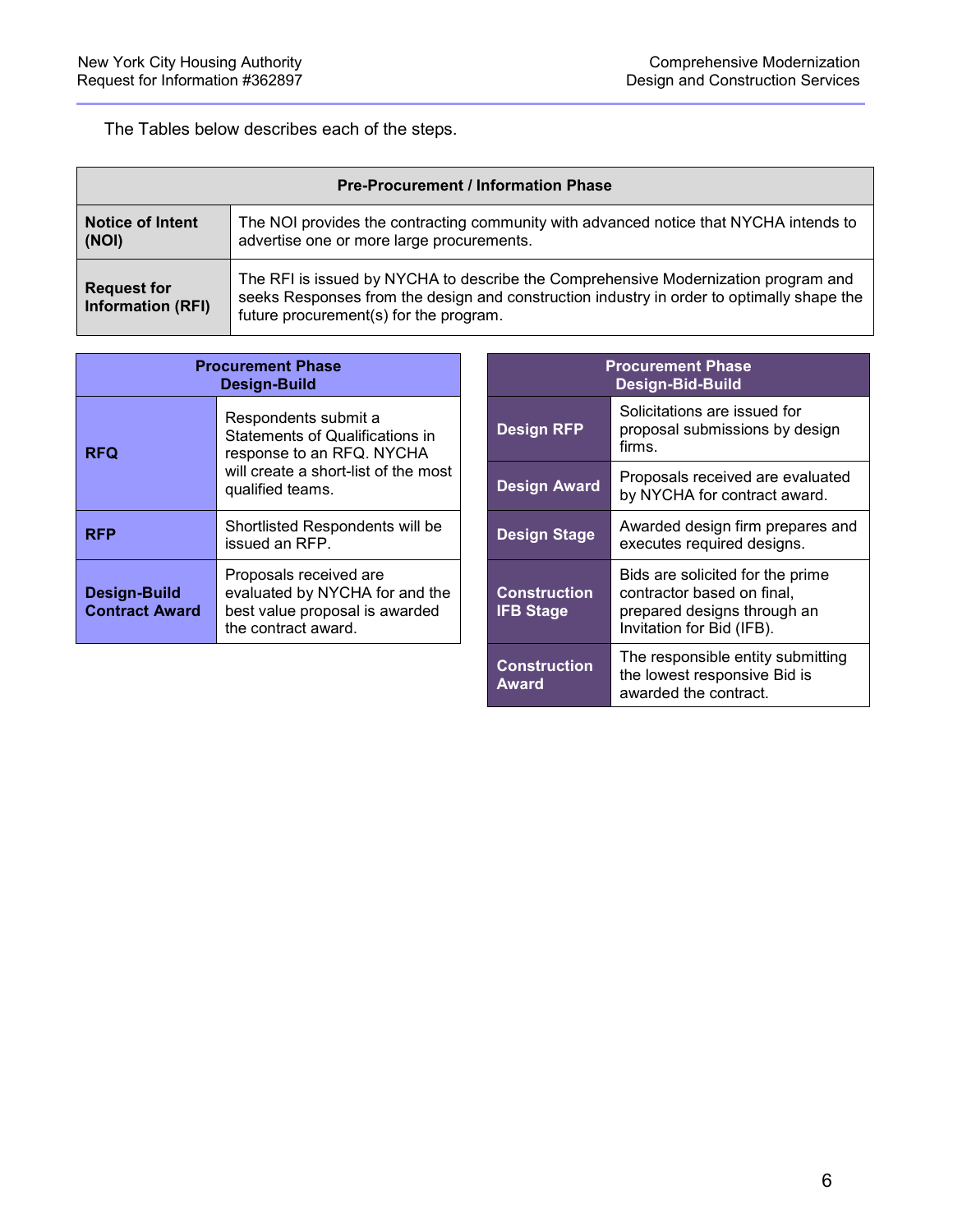### **Section III – RFI PROCESS**

#### **1) General Information**

This RFI is part of a Pre-procurement / Information Stage and does not commit NYCHA to any future procurement and/or any specific form of procurement or delivery method. The RFI does not initiate a formal procurement or represent a commitment to issue a subsequent contract solicitation, nor is the RFI intended as a formal offering for the award of a contract. Participation by a Respondent is not a requirement for participation in any future related NYCHA Comprehensive Modernization solicitation or other NYCHA solicitation.

- a) Communications with NYCHA
	- i. During this RFI, a Respondent should initiate any communications with NYCHA regarding this RFI with the NYCHA Comp Mod Coordinator via CompMod@nycha.nyc.gov.

*Please note that during any subsequent Procurement Stage related to this RFI, without limiting the foregoing, Respondents, or representatives thereof, will not be permitted to contact any individual other than a designated point of contact regarding any RFQ, RFP, or IFB. NYCHA reserves the right to implement specific communications protocols during a Procurement Stage.*

b) Confidential Information

NYCHA is seeking insights and comments from the construction and design industry that are not anticipated to be proprietary and/or confidential material or concepts. Accordingly, Respondents should not expect materials submitted in response to this RFI to be considered or treated as confidential and/or proprietary material by NYCHA Notwithstanding the foregoing, NYCHA will consider responses to RFI Section IV, RFI Respondent Information Form, and Section IV, RFI Respondent Data Form, as confidential material.

#### **2) Respondent Questions**

Respondents may submit, via e-mail, written questions concerning this RFI to [CompMod@nycha.nyc.gov,](mailto:CompMod@nycha.nyc.gov) no later than the RFI Question Deadline. Questions submitted in writing must include the Respondent's name, title, address, telephone number and email address.

#### **3) NYCHA Communications/Respondent Meetings**

NYCHA reserves the right to communicate with any of the Respondents, for the purpose of gaining a better understanding of its Response to this RFI, but it is not obligated to do so. NYCHA may discuss the Responses of any Respondents concurrently or sequentially, as NYCHA may determine to be in its best interest. No Respondent has any rights against NYCHA arising from any such discussion.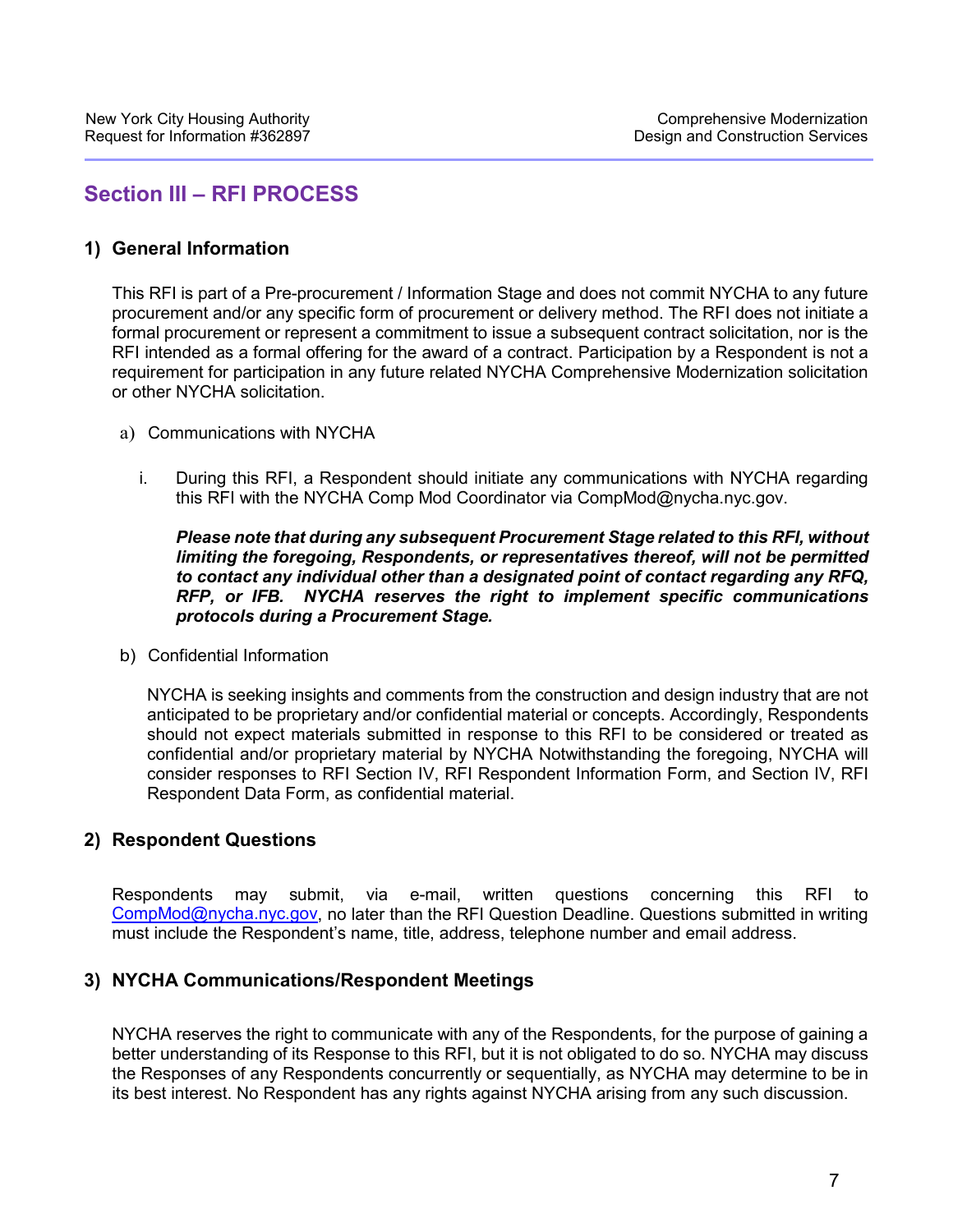Separately, in addition to written communications, NYCHA, in its sole discretion, may also conduct structured one-on-one and/or structured group meetings after the RFI Response due date and during the remainder of the Pre-procurement / Information Stage. Respondents may elect to request a meeting through the RFI Respondent Information Form and will be contacted by NYCHA through the RFI Contract Person indicated on the RFI Respondent Information Form. Credentials for any meeting will be provided by the NYCHA Comp Mod Coordinator.

NYCHA does not guarantee that all meeting requests will be accommodated. Participating in a meeting is optional and in no way will provide any advantages to any participant during any future related procurement opportunity. No such communication and/or meeting shall advantage or disadvantage any entity or team in a possible future procurement.

#### **4) Response Format and Submission Requirements**

- a) Submission Method Respondent shall electronically upload a single compressed zipped (.zip) file containing its RFI Response into iSupplier. The .zip file may not exceed 4GB and must contain one Portable Document Format (PDF) document containing the complete RFI Response. RFI-required Excel files shall also be included within the .zip file.
- b) iSupplier Instructions for registering for iSupplier can be found at: <http://www1.nyc.gov/site/nycha/business/isupplier-vendor-registration.page>

After a Respondent registers for iSupplier, it typically takes 24 to 72 hours for Respondent's iSupplier profile to be approved.

It is Respondent's sole responsibility to leave ample time to complete iSupplier registration and submit its Response through iSupplier before the RFI Submission Deadline. NYCHA is not responsible for delays caused by technical difficulty or caused by any other occurrence. NYCHA will not accept Responses via e-mail or facsimile. The submission of attachments containing embedded documents or proprietary file extensions is prohibited.

- c) RFI Response Submission Requirements Responses should be concise and substantive; **NYCHA will not review generic marketing materials.** The Response shall be organized as follows:
	- i. Cover Letter
	- ii. NYCHA RFI Responses
- d) RFI Submission Deadline: 3:00 p.m. on Wednesday, March 1, 2022

Submissions are to be identified with the following subject line:

**"NYCHA RFI #362897: Comprehensive Modernization Design and Construction Services"**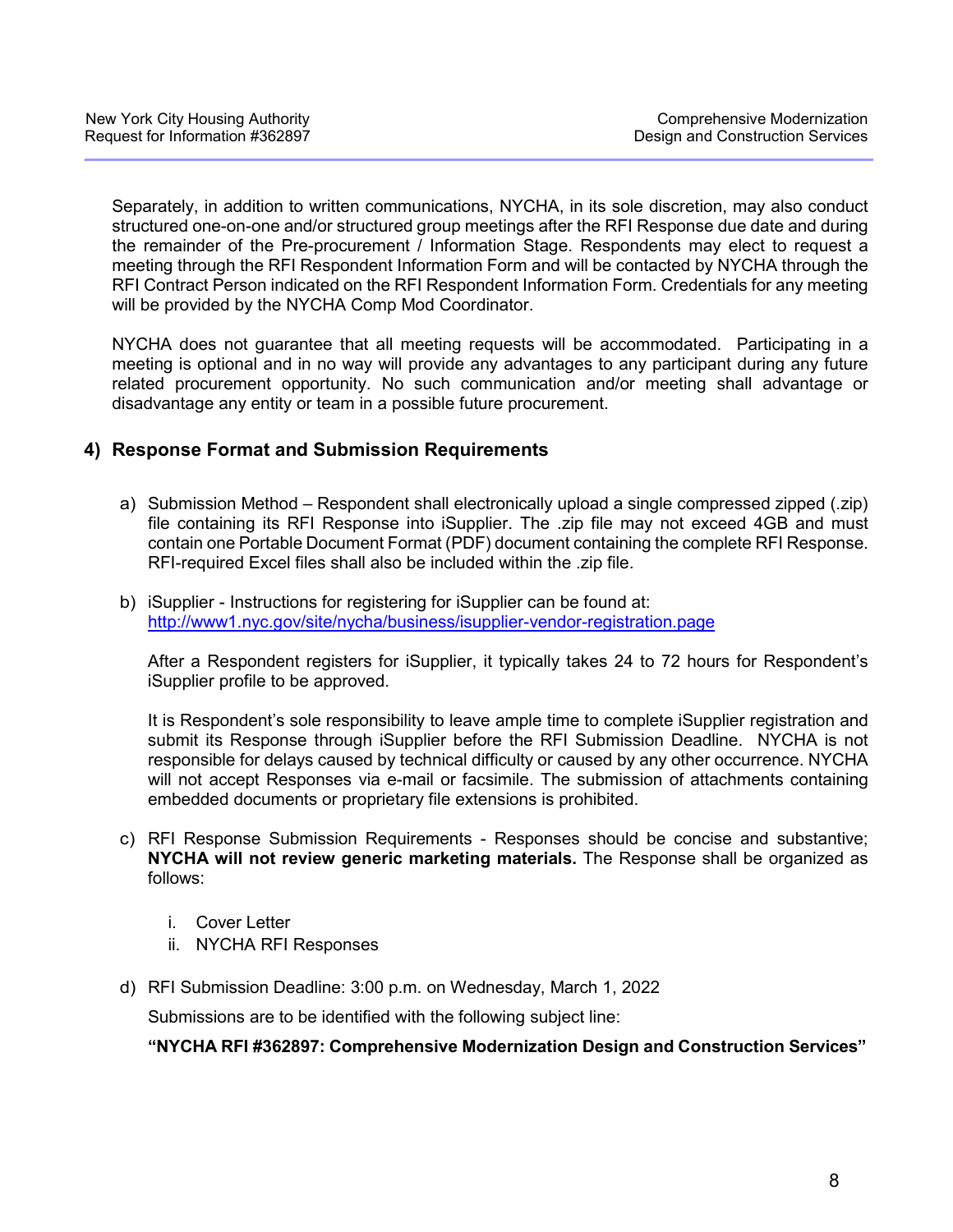#### **5) Response Content Requirements**

Respondent shall submit the following for a RFI Response pursuant to the format and methods identified in this RFI Section:

- a) **Cover Letter** one-page maximum on Respondent's letterhead signed by the RFI Respondent Authorized Contact Person addressed to NYCHA Comp Mod Coordinator. The cover letter should contain the following information:
	- i) Respondent's Legal Entity Name
	- ii) Physical Office Address
	- iii) Business Entity Type (e.g.: corporation, limited liability company, limited liability partnership, etc.)
	- iv) Indicate whether the Respondent is an MBE, WBE and/or Section 3 Business Concern.
	- v) Name of Authorized Contact Person
	- vi) Authorized Contact Person's telephone number and email address.
	- vii) Whether the Respondent is requesting a meeting.
- b) **Responses to NYCHA RFI Questions**  Respondents are requested to develop replies to the following topics and questions. Please note: NYCHA encourages candid and industry comments from RFI Responses to establish an overall strategic approach for selecting procurement and project delivery methods for the upcoming Comp Mod projects. **Please do not submit generic marketing materials.**

|                                                                           |              | <b>NYCHA RFI Questions</b>                                                                                                                                                                                                      |
|---------------------------------------------------------------------------|--------------|---------------------------------------------------------------------------------------------------------------------------------------------------------------------------------------------------------------------------------|
| <b>Lessons</b><br><b>Learned</b><br><b>During Past</b><br><b>Projects</b> | $\mathbf{1}$ | NYCHA's strong preference is that buildings remain occupied during<br>renovations and that construction activities be planned and executed to<br>create minimal disruptions to tenants and their activities.                    |
|                                                                           |              | Please describe:                                                                                                                                                                                                                |
|                                                                           |              | Any approaches used in your past projects for phased/sequential<br>a)<br>renovation work (including gut renovation work) that have been<br>successfully implemented on comparable occupied<br>high-rise<br>apartment buildings. |
|                                                                           |              | b) Experience in the gut renovation of apartments that included<br>occupancy of adjacent units.                                                                                                                                 |
|                                                                           |              | Any approaches/means used in your past projects to isolate floors,<br>C)<br>wings or entire buildings being rehabilitated from tenant occupied<br>units.                                                                        |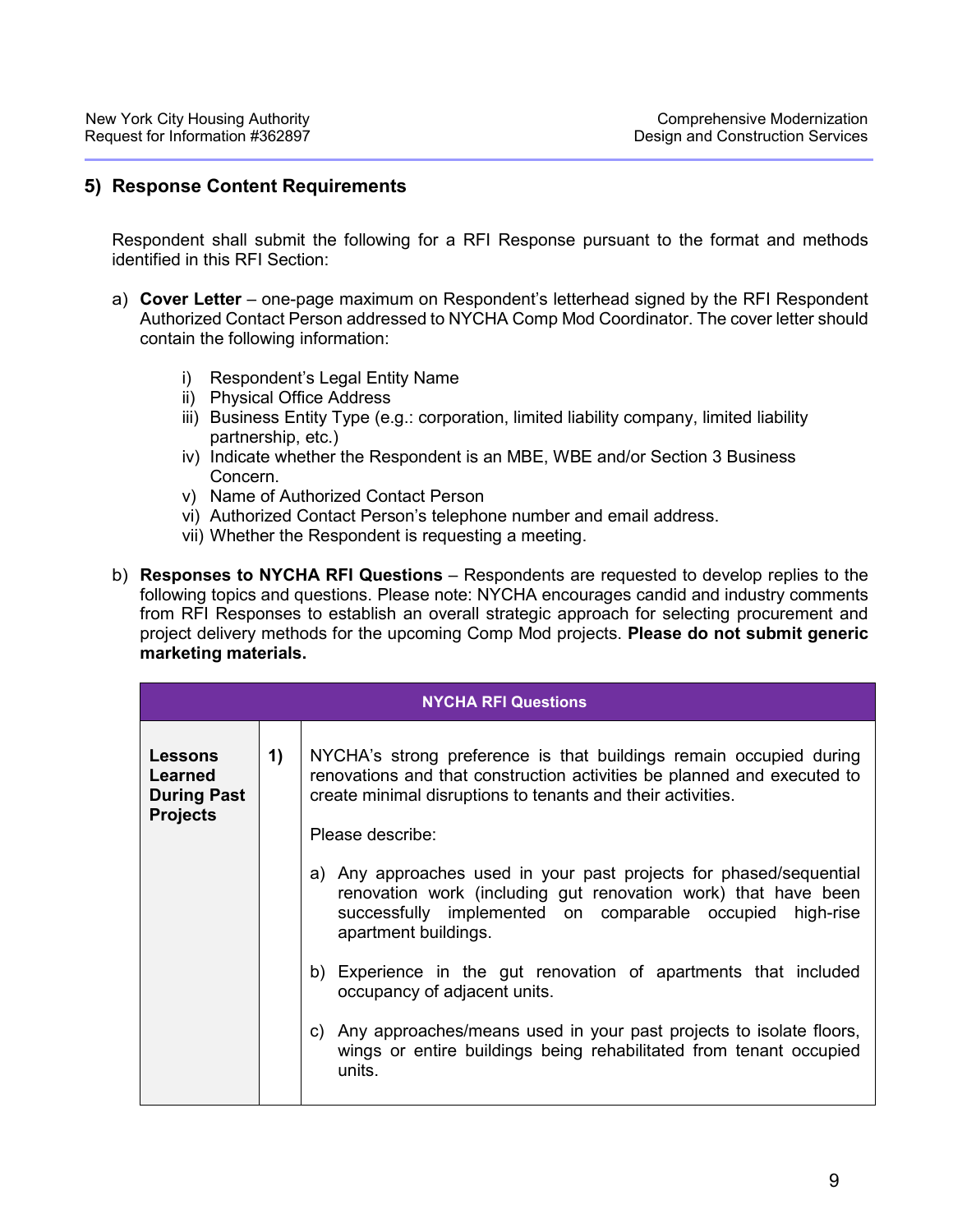|                                  |    | <b>NYCHA RFI Questions</b>                                                                                                                                                                                                                                                                                                                                                                                                                                                                                                                                                                                                                                                                                                                                                                                                                                                                                                                                                                                                                                                            |
|----------------------------------|----|---------------------------------------------------------------------------------------------------------------------------------------------------------------------------------------------------------------------------------------------------------------------------------------------------------------------------------------------------------------------------------------------------------------------------------------------------------------------------------------------------------------------------------------------------------------------------------------------------------------------------------------------------------------------------------------------------------------------------------------------------------------------------------------------------------------------------------------------------------------------------------------------------------------------------------------------------------------------------------------------------------------------------------------------------------------------------------------|
|                                  |    | d) Any approaches/means used in your past projects where the age of<br>the building created code compliance issues (e.g., inability to apply<br>previously applicable code to new work).                                                                                                                                                                                                                                                                                                                                                                                                                                                                                                                                                                                                                                                                                                                                                                                                                                                                                              |
|                                  |    | The approaches taken in your past projects to temporarily relocating<br>e)<br>tenants, with a particular focus on minimizing such temporary<br>relocations and minimizing the period of such relocations.                                                                                                                                                                                                                                                                                                                                                                                                                                                                                                                                                                                                                                                                                                                                                                                                                                                                             |
|                                  |    | Any programs or approaches that you have been successfully used<br>f)<br>with respect to tenant outreach and communication when working in<br>occupied buildings, including steps taken to coordinate your work<br>activities with individual tenants or tenant associations.                                                                                                                                                                                                                                                                                                                                                                                                                                                                                                                                                                                                                                                                                                                                                                                                         |
|                                  | 2) | Given the amount of apartment renovation work that is done in the New<br>York City region annually, there are a number of "middle-market" design-<br>build firms, general contractors, and construction managers and design-<br>build firms that have developed expertise in sequencing and performing<br>renovation work in occupied high-rise apartment buildings.<br>a) Please comment on any experience in working with regional firms that<br>have this experience and that could serve as potential subcontractors,<br>if applicable.                                                                                                                                                                                                                                                                                                                                                                                                                                                                                                                                           |
| <b>Risk</b><br><b>Assignment</b> | 3) | In any Comp Mod project contract, NYCHA would seek to allocate project<br>risks between the parties, while maintaining a high degree of cost,<br>schedule and quality certainty for NYCHA under the contract. However,<br>NYCHA recognizes that certain risks and variables will be difficult for the<br>potential bidders to price as part of a bid (such as unforeseen significant<br>material cost increases, labor shortages, supply chain issues, pre-existing<br>hazardous materials at sites, unknown site conditions, etc.)<br>a) What do you consider are the biggest risks to successfully achieving<br>project budgetary, schedule and quality goals of Comp Mod<br>renovation in occupied buildings?<br>b) What contract approaches have you seen in your past projects (such<br>as contingencies, allowances, unit pricing, etc.) have been used in<br>past projects that allocated the risks of such cost, schedule or cost<br>uncertainty, while still providing the project owner with a high degree<br>of overall contract price certainty? Why did these work well? |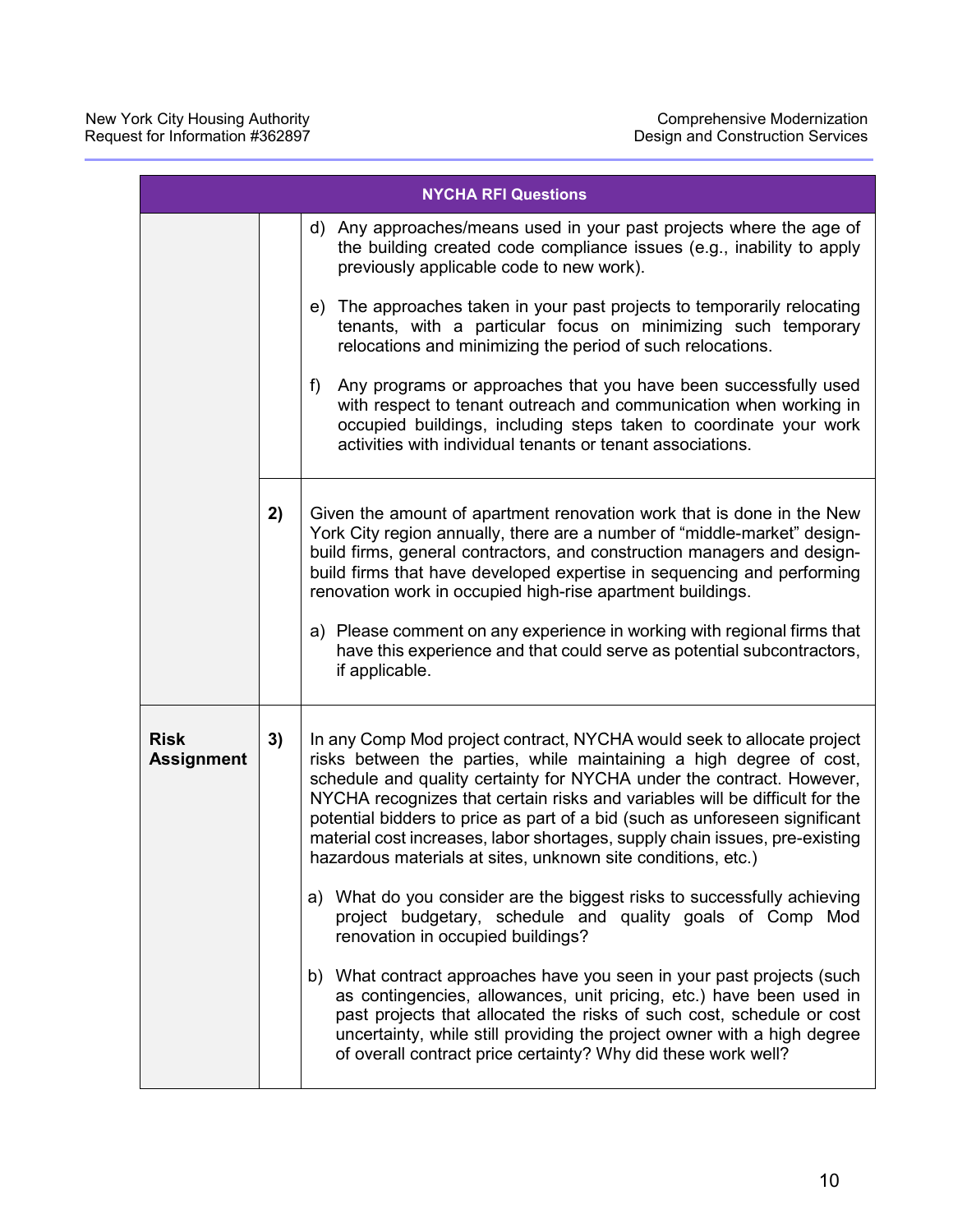| <b>NYCHA RFI Questions</b>     |    |                                                                                                                                                                                                                                                                                                                                                                    |
|--------------------------------|----|--------------------------------------------------------------------------------------------------------------------------------------------------------------------------------------------------------------------------------------------------------------------------------------------------------------------------------------------------------------------|
|                                |    | c) Are there any alternative contracting approaches that are recommend<br>recommended to address this issue?                                                                                                                                                                                                                                                       |
|                                | 4) | The Comp Mod program will include design-build contracts. Based on the<br>Respondent's experience:                                                                                                                                                                                                                                                                 |
|                                |    | a) What would be the advantages and/or disadvantages of using the<br>design-build project delivery method for a program the large projects<br>anticipated under the Comp Mod program?                                                                                                                                                                              |
|                                |    | b) How should risks be allocated specifically in a design-build<br>agreement, as compared to other project delivery methods?                                                                                                                                                                                                                                       |
|                                |    | c) Would the Respondent be able to respond to an RFP with a lump sum<br>price proposal? What information would you require to be required in<br>the RFP in order to arrive at a competitive lump sum amount?                                                                                                                                                       |
|                                |    | d) Would indicative design documents that are provided for reference<br>purposes only in the RFP improve the Respondent's ability to submit a<br>proposal-level Guaranteed Maximum Price (GMP)? What level of<br>design would your firm need to establish a proposal- level GMP and<br>what is the shortest duration the Respondent would need to achieve<br>this? |
|                                | 5) | The Comp Mod program will require the assessment, removal and<br>remediation of all hazardous materials encountered during the work (as<br>required by applicable law). However, there will be limited information<br>available before contract execution on the location and quantities of<br>hazardous materials.                                                |
|                                |    | a) Is there a recommended compensation structure for this category of<br>work in a contract (e.g., allowances, unit pricing etc.)?                                                                                                                                                                                                                                 |
|                                |    | b) Please describe the approaches taken in your past projects to<br>hazardous material remediation within occupied buildings.                                                                                                                                                                                                                                      |
| <b>Other</b><br><b>Matters</b> | 6) | For the Respondent, what is optimal size of project for Comp Mod<br>rehabilitation in terms of total value; duration; and number of apartment<br>renovations at one time?                                                                                                                                                                                          |